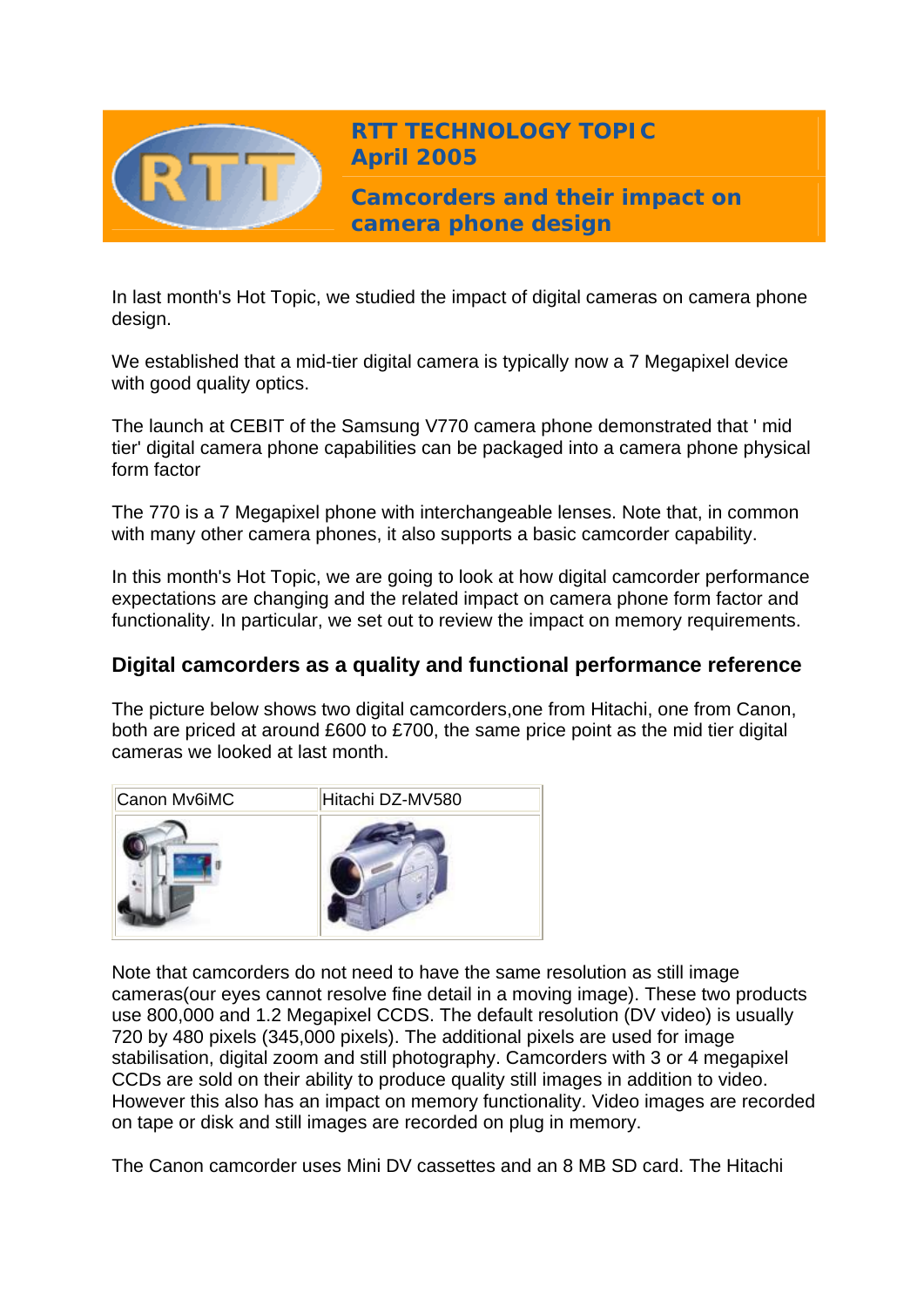camcorder uses a DVD-R/DVD Ram and an SD card.

Points to make:

### **Resolution expectations**

The top of the range Samsung 770 seven Megapixel camera phone can 'only' handle QVGA 320 by 240 pixel video (76000 pixels). Users of camcorders expect to have 720 by 480 pixel DV resolution (345,600 pixels) which is more or less equivalent to 640 by 480 pixel VGA (307,200 pixels). This gives adequate quality when displayed on a computer monitor.

The other format found in video phones presently is 176 by 144 pixel QCIF (25,344 pixels) which is derived from 352 by 288 pixel CIF(101,376 pixels) which is one quarter the size of a standard 704 by 576 pixel PALTV image known as 4CIF (405,504 pixels).

Note that CIF (common intermediate format) is a standard originally from the TV industry, whereas VGA (video graphics array) was introduced in 1987 as a standard for describing computer monitor resolution.

The VGA standard does however now include 1920 by 1080 pixel High Definition TV (2.073 Megapixel).

#### **Frame rate expectations**

The 770 produces 15 or 30 frames per second. 30 frames per second would normally be considered adequate for video (cinema film runs at 24 fps, PAL at 50 and NTSCC at 30 fps) but a number of streaming applications in 3G networks are now being trialed at 35 fps (the faster frame rate hides some of the quality issues).Some of the higher tier camcorders can shoot at more than 240 frames per second.

#### **Audio quality expectations(and the impact on memory bandwidth)**

DV audio provides a choice of 2 channel 16 bit stereo or 4 channel 12 bit stereo with a 32 KHz, 44 KHz (same as CD) or 48 KHz sampling rate. Phones such as Motorola's recently launched E680i targeted at the mobile music market have up to 2GB of memory just for audio storage.

#### **Memory expectations**

The V770 has 32MB of internal memory and an MMC Micro card slot.

The Canon Camcorder has 11 GB of memory on it's DV cassette plus 8 Mb on the SD card.

The Hitachi camcorder has 9.4 GB of memory available on the DVD plus the SD card.

Tape or DVD are both capable of storing half an hour of DV quality video and audio.

It might be argued that camera phones can only aspire to providing camcorder functionality if they can provide similar functionality or at least a similar user experience to (equivalently priced) camcorder devices.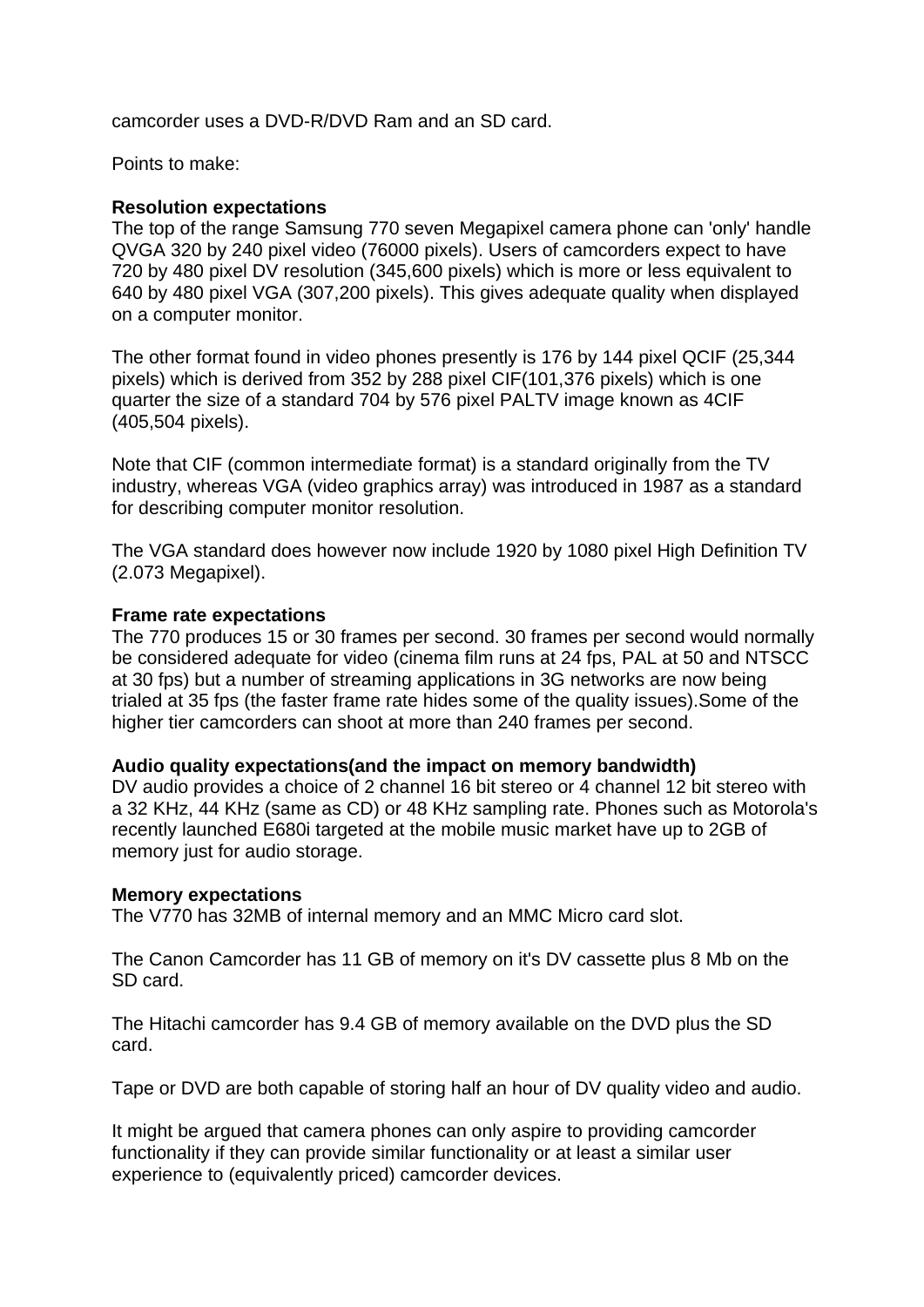## **Memory options**

### **Tape**

The Mini DV tape used in many camcorders including the Canon product above, has a number of advantages - relatively reliable and robust, a good low cost (less than 4 dollars for 11 GB) storage medium.

However there is a mechanical process involved. The tape moves at 18.9mm a second over a read/write head rotating at 9000rpm. The head lays down tracks diagonally across the tape, 12 tracks per frame for PAL and 10 tracks per frame for NTSCC.

This means that the tape is quite bulky (the cassette is 12.2mm by 48mm by 66mm) and the recording is sequential - i.e. random access requires the tape to be mechanically wound forward or back. It is thus not suitable, (if used on its own), for mixed media (video, audio and data) applications.

#### **Optical storage**

DVD's in comparison can be configured for random access (DVD-RAM), or sequential access (DVD-RW and/or DVD+RW).

DVD's come in three sizes, four and a half inch, three inch mini DVD's and Sony's two and a half inch Universal Media Disk.

Data is stored in a spiral of pits (up to 48 kilometers long for a double sided DVD) embedded within the disk. The reflectivity of the pits can be changed by the application of heat from a red (640 nanometer) laser which is also used to read the data.

A DVD RAM can be re written about 10,000 times, a DVD-RW or DVD+RW can be rewritten about 1000 times (the whole disk gets erased on the write cycle).

The disks rotate at between 200 and 500 rpm. Although DVD-RW and DVD+RW are optimised for sequential storage, there are zone storage and search techniques that mean they can be used for storing and reading a mix of video, audio and data. The spin speed changes to keep the read speed constant as the laser moves out from the centre of the disk. The transfer rate is typically 10 MBPS. The seek time on a DVD RAM disk is typically about 75 milliseconds.

A standard four and a half inch DVD holds 4.7 GB of data, (9.4 GB on a double sided disk), a mini DVD holds 1.4 GB and a Universal Mini Disk holds 1.8GB.

One proposal is to use a blue laser at 405 nanometers rather than a red laser. The present track pitch of 0.74 microns would be reduced to 0.32 microns. A blue laser UMD would hold about 9 gigabytes (9GB).

The Universal Media Disk is used (as a read only device) in the Play Station Portable which shows that Sony at least are confident that optical disks are sufficiently robust and sufficiently light weight (10g) and sufficiently slim (1.2mm) to be used in small form factor hand held devices. The slow spin speed means that it is more power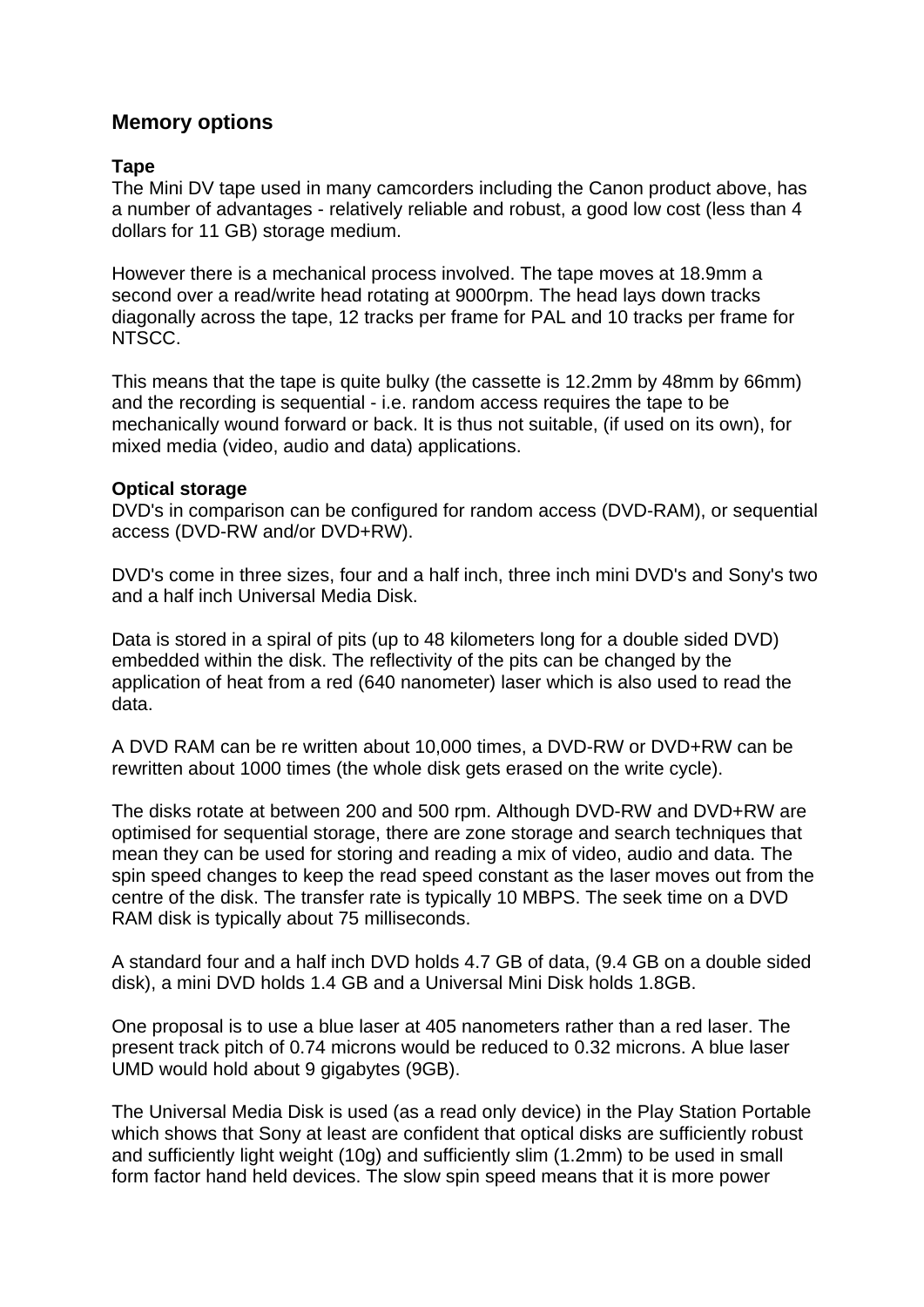efficient to use DVD's for sequential access rather than hard disks. The random access seek time is however much slower. Interestingly, the write power budget is also quite low. The laser power is typically just a few (highly focused) milliwatts.

The Play Station Portable is also of course one of the first (possibly **the** first?) mass market example of a portable hand held product with a DVD **and** WiFi connectivity.



## **Hard Disk Storage**

A desk top hard disk is typically now a three and a half inch diameter device spinning at between 10,000 and 15000 rpm with a capacity of 100 GB or more. The power budget of these devices (8 to 10 watts) precludes their use in portable products.

Lap tops typically use two and a half inch diameter hard disks offering between 20 and 100 GB of capacity. A spin speed of 10000 rpm produces a seek time of under 5 milliseconds but power consumption is still over 5 watts. Reducing the spin speed to 5000 rpm increases the seek time to about 15 milliseconds but reduces the power to about 3 watts.

iPOds use 1.8 inch hard disks with between 20 and 60 GB of storage and a 3990 to 4200 rpm spin speed. Power consumption is about 1.3 watts.

For cellular phone applications, vendors are promoting either 1 inch drives (Hitachi) or .8 inch 'microdrives' (Toshiba and Samsung).

Hitachi 4GB Microdrive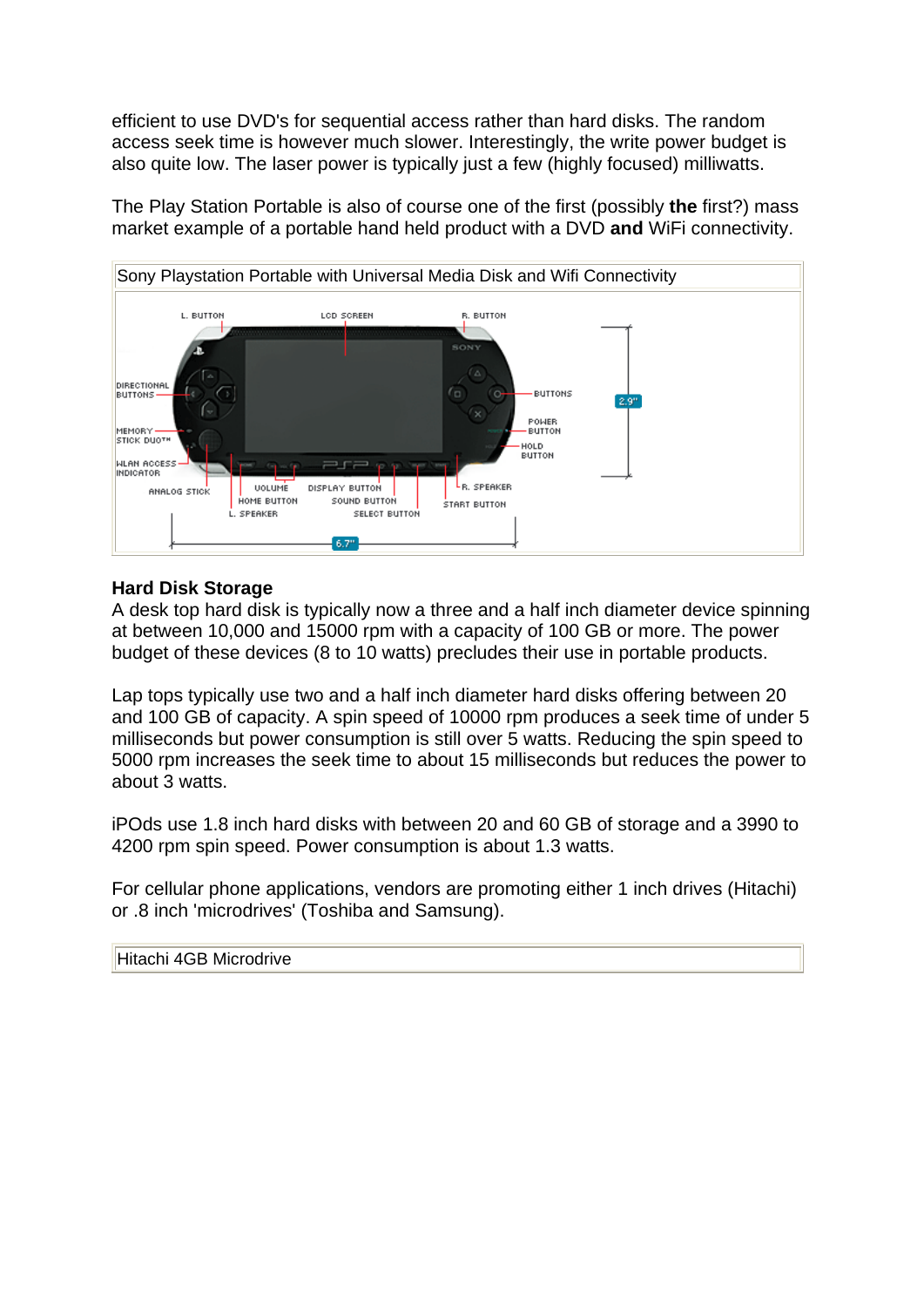

The one inch drives fit into a Type 2 PC card form factor (5.2mm) and weighs 16g. Microdrives have a depth of 3.3mm and weigh 10g. One inch disks now typically hold about 8 to 10 GB and microdrives are either 2 or 4 GB. Both have a spin speed of 3600 rpm giving a seek time of 12 to 15 milliseconds and a transfer rate of 4 or 5 M/bytes per second. A one inch drive has a power consumption of just under one watt, a .85 inch drive, about 700 milliwatts.

There are some cellular handsets now available with hard disks (the Samsung V5400 for example and the 3GB SGH-i300 being launched in the UK). Toshiba have brought forward the availability of their 4GB 0.85 inch hard disk with mass production starting this month so it is reasonable to expect an increasing number of phones to be launched with hard disk based camera phone, camcorder and audio functionality.



## **DV tape versus DVD versus Hard Disk Cost and Performance Comparisons**

A mini DV tape costing 4 dollars implies a storage cost of less than 0.04 of a cent per megabyte but the memory medium cannot be used for random access applications.

An optical disk could potentially offer similar cost/performance ratios with the added benefit of sequential storage and random access capability.

A 4 GB microdrive can provide sequential storage and fast random access (15 milliseconds rather than the 75 milliseconds of a DVD) but presently costs about 10 cents per megabyte.

## **Hard Disk Shock Protection and memory back up**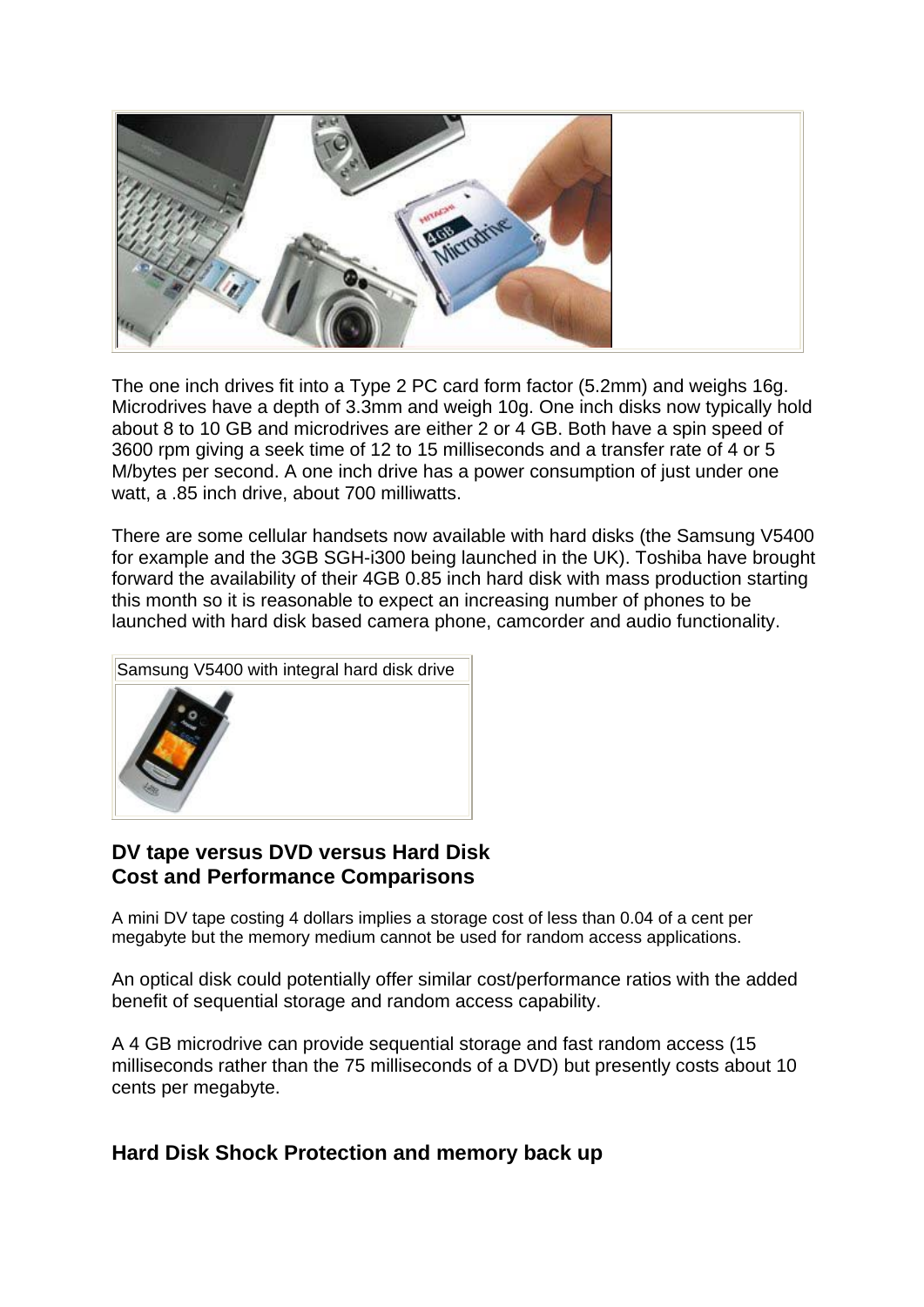A number of manufacturers (Toshiba for example) have MEMS based accelerometers built in to hard disk drives to detect when a product is being dropped. The head can then be kept clear of the disk to prevent damage. Analog Devices (lowg iMEMS) and ST Microelectronics have digital accelerometers targeted at hard disk protection.

The fact that mobile memory including hard disk storage can be physically lost in a number of ways (including theft) does of course add value to network operator based back up services

Given that operators already offer back up for SIM based information such as phone numbers and contact data, it makes sense to have auto save capabilities for hard disk devices. These services intrinsically increase in value as hard disk capacities increase over time.

## **Solid state storage**

### **Flash (Nor and Nand), SRAM and SDRAM**

Which brings us to solid state memory. Flash based solid state memory can of course be configured to look and behave like a hard disk (given its ability to retain data in power down) and has the big advantage of not having any moving parts. It is however, more expensive (between 20 and 40 cents per megabyte) and comes in a bewildering range of form factors.

Embedded non volatile(FLASH) memory in a cellular handset is typically a mix of NOR for code storage and NOR and NAND for data storage. NOR sets the input memory state at 0, NAND sets it at 1. NAND costs less than NOR because it takes a number of memory capacitors and matches them to a smaller number of switching transistors. NAND is more error prone but the cost benefits make it a preferred option for most embedded data storage applications. Wear levelling techniques have also increased the number of write cycles to typically 100,000 or more even on extreme geometry devices.

Flash memory, originally developed by Intel, works on the basis of having two transistors separated from each other by a thin oxide layer- one transistor is known as the 'control gate', the other is the 'floating gate'. The floating gate can have it's state changed by a process known as tunneling. An electrical charge is applied to the floating gate transistor which then acts like an electron gun, pushing electrons through the oxide layer. A cell sensor measures the level of charge passing through the floating gate. If it is more than 50% of the charge, the state value is 1, if less than 50%, the value is 0. The gate will remain in this state until another electrical charge is applied. In other words it is non volatile. It will retain its state even when power is not applied to the device.

The embedded (non volatile) Flash memory sits alongside (volatile but lower cost) SRAM (Static Random Access) and DRAM memory.(Dynamic Random Access).

Random Access means just that, the memory is optimised for fast random access rather than steady sequential access.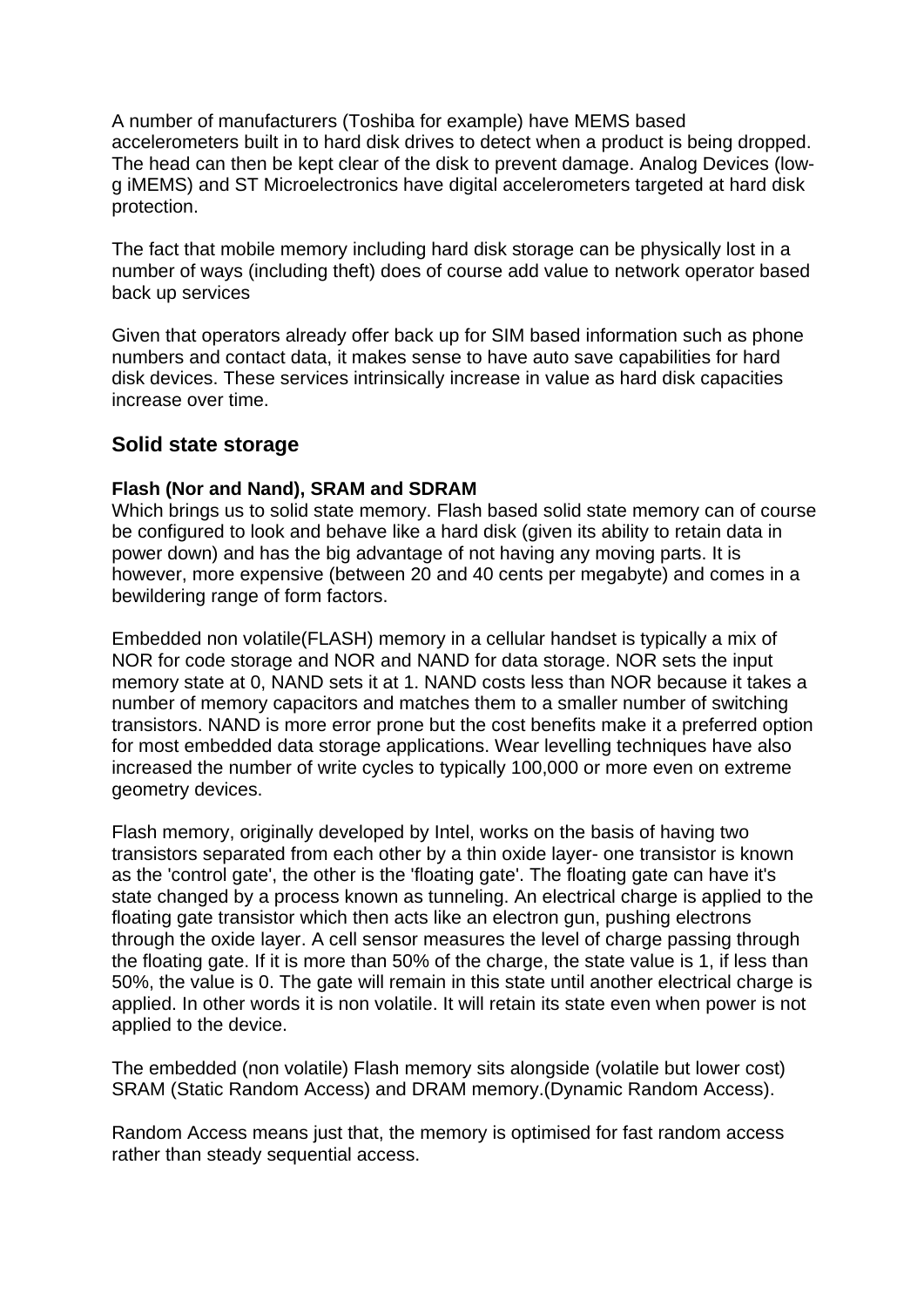SRAM offers very fast read/write cycles (a few nanoseconds) but the data is held in a volatile 'floating gate'.(a volatile flip flop). It does not need refreshing as often as DRAM (hence the description static) but is still relatively power hungry .SRAM is used for temporary cache memory.

DRAM memory holds data in a storage cell rather than a flip flop (which is why it is called dynamic). DRAM offers the lowest cost per bit of the available solid state memories. A typical DRAM device will store up to 64 MB (512 Mb). SDRAM is synchronous DRAM - synchronous means the device synchronises itself with the CPU (central processing unit ). Clock speeds of 133 MHz would be quite typical.

DRAM products are inherently power hungry in that the storage cells leak and require a periodic refresh to maintain the information stored in the device. There are techniques such as temperature compensated refresh, partial array self refresh and deep power down which help reduce power drain . These products are sometimes described as mobile DRAM or mobile SDRAM. The volatility and related power drain issues of these devices and their optimisation for random rather than sequential access makes them unsuitable for storing large amounts of video requiring sequential access.

It has therefore now increasingly common to supplement embedded memory with plug in memory. Most plug in memory consists of a NAND Flash device(or multiple devices) on a die with a dedicated microcontroller.

In the context of a cellular handset, plug in memory can be summarised in terms of when the technology was introduced.

## **FLASH based plug in memory**

#### **The SIM Card**

The SIM card (subscriber identity module) became an integral part of the GSM specification process in the mid to late 1980's. The original idea was that it should be used embedded on a full size ISO card (the standard form factor for credit cards) but as phone form factors became smaller through the 1990's it became normal to use the device on its own. The device is 0.8mm high which apart from the Smart Media Card (see below) makes it the thinnest of any of the plug in memories and one of the smallest (26mmx15mm). Early SIM's consisted of an 8 bit microcontroller, 8K of ROM, and 250 or so bytes of RAM and were used primarily to store the user's phone number (IMSI/TMSI) and to provide the basis for the A3/A5/A8 challenge and response authentication and encryption algorithms. Early SIMS also had a limited amount of data bus bandwidth, typically 100 k/bits/second.

A modern SIM still has the same mechanical form factor but uses a 16 bit or 32 bit microcontroller. Most of the vendor product roadmaps suggest that one gigabyte of data storage should be technically and economically feasible within 2 to 3 years coupled with a faster bus (up to 5 M/bits/s) and faster clock speed (up to 5 MHz). These devices are known as HC SIMS (high capacity SIMS), or MegaSIMS or SuperSIMS depending on the vendor and are being targeted at the image storage market .A SIM used with a UMTS phone is known as a USIM (Universal Subscriber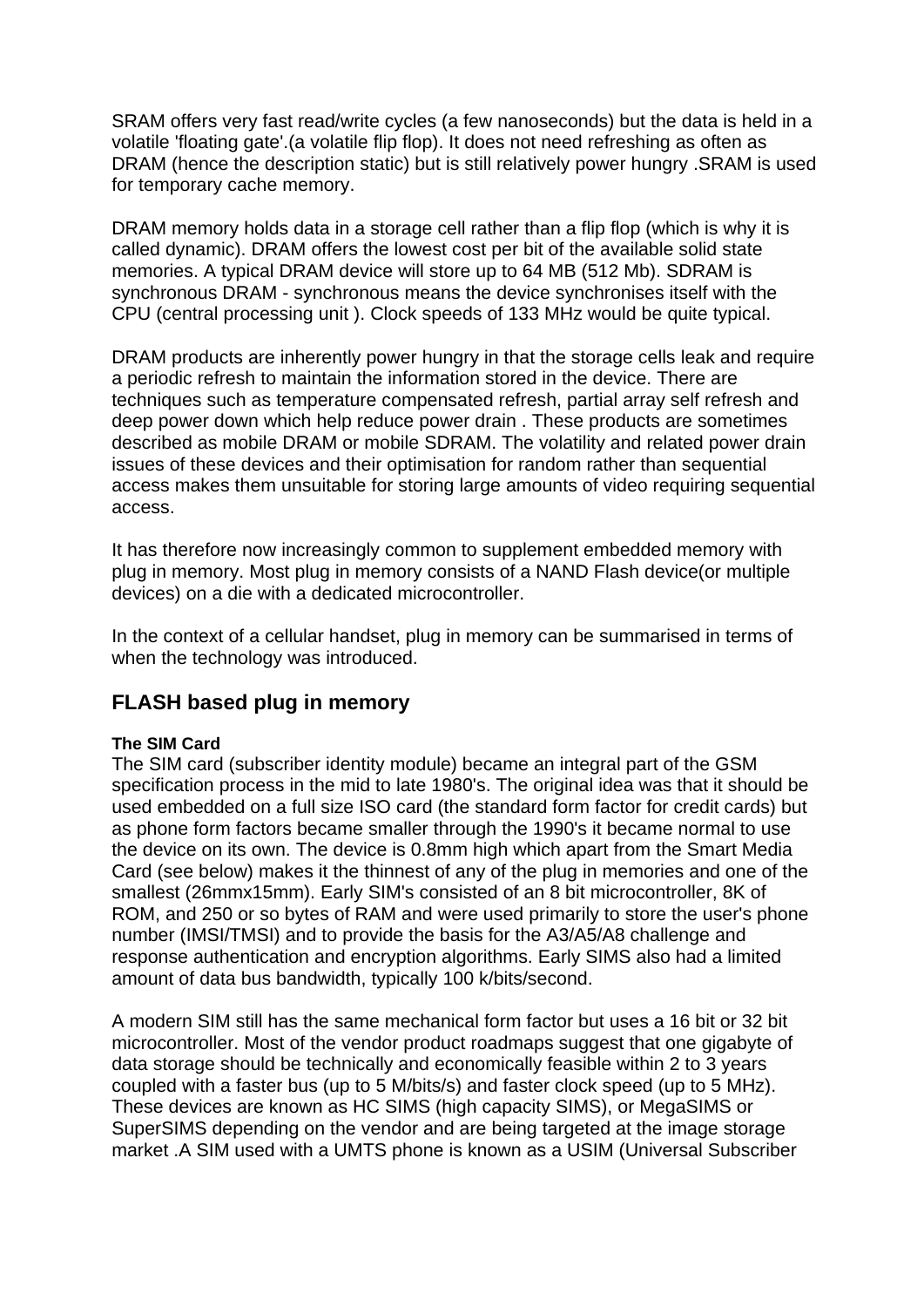identification. An ISIM is a SIM optimised to work with the IP MultiMedia Subsystem and is intended to provide the basis for IPQOS management and control.

Although the SIM is a mandated component within UMTS and a mandated part of the 3GPP1 and 3GPP2 standardisation process, it's longer term role in managing authentication, access and service control is being challenged by microprocessor and memory manufacturers.

ARM11 microprocessors for example are promoted in terms of their ability to manage user keys and as a mechanism for providing network virus and M commerce protection.

ARM/TI dual core microprocessor /DSP's are promoted in terms of their ability to provide end to end security, multi media and digital rights management.

Intel promote 'Bulverde' on the basis of it's built in hardware based security capabilities (DES, triple DES and AES encryption) and conformance with IT industry (EAL4+/EAL5+evaluation assurance levels) rather than telco industry security standards.

The SD card and MMC cards covered below promote enhanced security and authentication features as part of their future network operator focussed value added proposition. Smart card/SIM/storage card combinations such as MOPASS (a Hitachi led consortium working on SIM card/memory card functional integration) strengthen this story. These products are sometimes described as 'bridge media' products.

Thus it is possible that some of the functionality proposed for the USIM/ISIM will migrate on to competitive device platforms particularly in markets with no prior SIM/USIM experience (TDMA/IS136 based networks for example). The 1 gigabyte capacity of the SIM may also be insufficient for many of the evolving imaging applications, particularly video storage and movie image management (the Camcorder effect).

### **Compact Flash [\(www.compactflash.org\)](http://www.compactflash.org/)**

In 1994, SanDisk introduced Compact Flash, a 4MB Flash card with a depth of 3.3mm (type 1 PC card) by 36.4 by 42.8 mm, and a weight of 11g. Compact Flash is compatible with the Integrated Device Electronics standard which means that the Flash looks like a (small) hard disk to the operating system. Capacities range from 16MB to 12 GB and the products are widely used in digital cameras. The devices will withstand a shock of 2000 G's equivalent to a 10 foot drop and are claimed to be able to retain data for up to 100 years. The latest specification revisions include an increase in data transfer rate from 16 MB/sec to 66 MB/sec.

#### **Smart Media ([www.ssfdc.or.jp/english/](http://www.ssfdc.or.jp/english/))**

In 1995, Toshiba launched Smart Media, an 8 MB device. This is the slimmest of the plug in memories with a depth of only 0.76mm but has the disadvantage of being dependent on the host controller to manage memory read/writes (it has no built in controller but is just a NAND chip on a die). This, and a relatively high pin count, has limited its application in smaller form factor devices although it finds its way into a number of digital cameras and camcorders (for still image storage).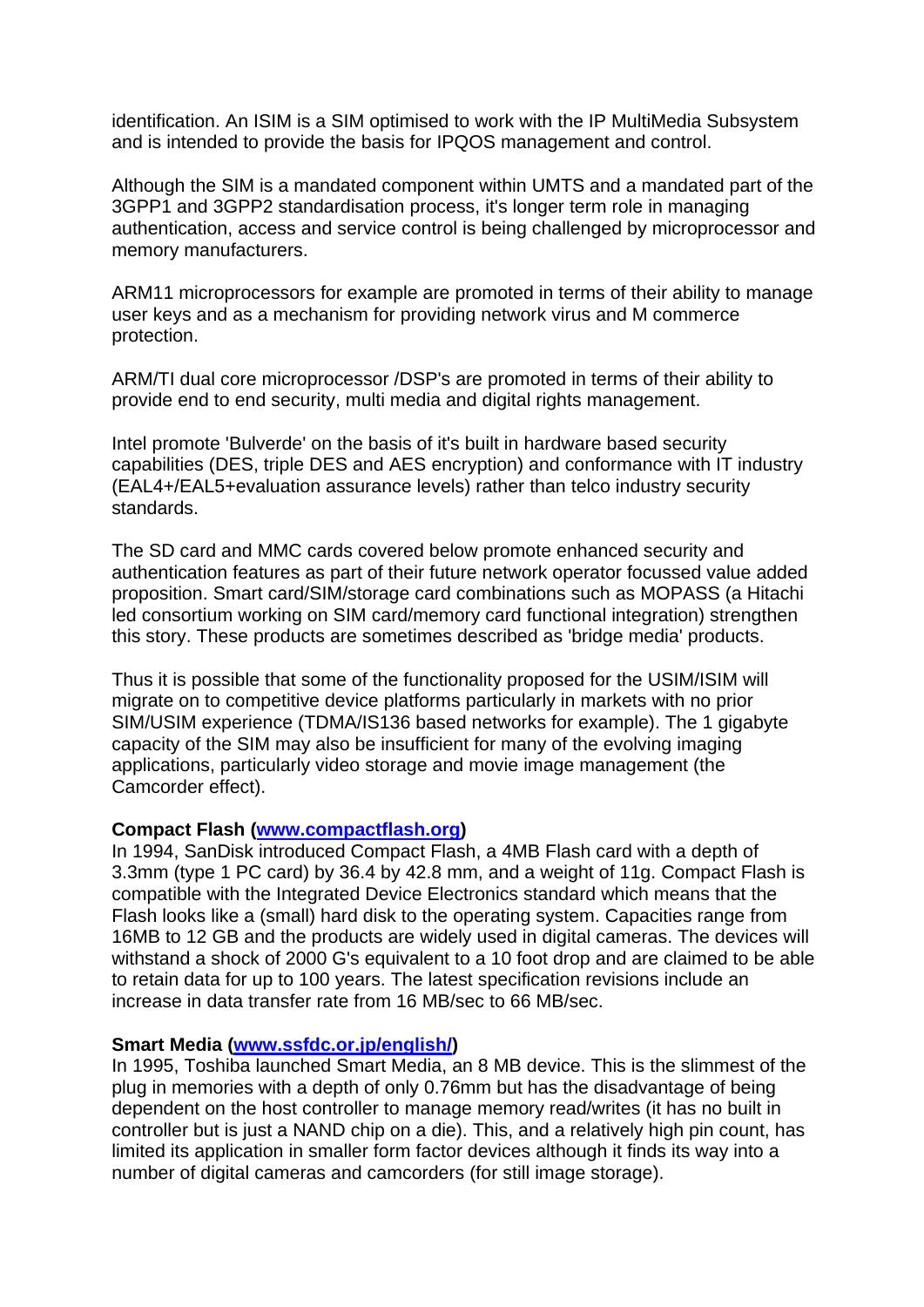### **Multi Media Cards [\(www.mmca.org\)](http://www.mmca.org/)**

Introduced in 1997 by Siemens and Sandisk, multimedia cards were targeted from the start at small form factor cell phones and (not surprisingly, given their name), multi media applications. Standard MMC cards have a depth of 1.4mm and are 24mm long and 32mm wide. An MMC micro card is18mm long.

There is an MMC Plus and HS (high speed) road map with a variable bit width bus (1 bit, 4 bit, 8 bit), a 52 MHz clock rate ( a multiple of the GSM 13 MHz clock), a 52 M/byte per second transfer rate and a search time of 12 milliseconds (as fast as a hard disk). Storage footprints go from 32MB to 2 GB. A standards group working with the Consumer Electronics Advanced Technology Attachment standards body **[www.ce-ata.org](http://www.ce-ata.org/)** has addressed how an MMC card interoperates with disk drive memory and is looking at future optimisation of MMC devices for audio and video stream management.

### **Memory Stick [\(www.memorystick.org](http://www.memorystick.org/))**

The Memory Stick was introduced by Sony in 1998 . It has a depth of 2.8mm, a width of 21.5 mm and is 50mm long (the same length as an AA battery). The 'top of the range' model at the moment is the Memory Stick Pro which provides up to 2GB of storage with a maximum transfer rate of 20 MB/s and a minimum write speed of 15 mbps. A thinner version, the Memory Stick Pro Duo, has a depth of 1.6mm and a capacity of up to 512 MB. These devices are optimised for video (and other types of media including images, audio, voice, maps and games). The high transfer speeds needed for video do however have a cost in terms of power drain - a Memory Stick used at full throttle will be using upwards of 360 milliwatts. Sony have a product road map showing 4 GB devices being available by the end of 2005 and 8GB devices by the end of 2006.

## **SD (Secure Digital) Cards ([www.sdcard.org](http://www.sdcard.org/))**

Introduced by a group of manufacturers including Sandisk, Toshiba and Panasonic in 2000/2001, the SD card was developed to be backwards compatibility with (most) MMC cards but with a reduced pin count (2 rather than 9 pins), and (as the name implies) extended digital rights management capabilities.

The standard SD card is the same width and length as the standard MMC card (24 by 32mm) but is thicker(2.1mm) and therefore able to support slightly more storage with a road map of 2 to 8 GB devices. The device weighs 2gm and has a smaller cousin known as a Mini SD card which is 1.4mm by 21.5mm by 20mm and weighs 1 gm and a Micro SD card which is 1mm by 11mm by 15mm and weighs virtually nothing. As you may have noticed, Mini SD cards and Micro SD cards are not compatible with MMC micro cards. Seek times are similar to MMC. Rather like the memory Stick, the SD card has separate file directories for voice (SD voice), audio (SD audio) and video (SD video).

An SD card is used in tandem with a SIM and a GPS receiver in the Gizmondo Game Player **[www.gizmondo.com](http://www.gizmondo.com/).** 

## **xD PIcture Cards [\(www.fujifilm.co.uk](http://www.fujifilm.co.uk/))**

Introduced by Toshiba, Fuji and Olympus in 2002, Picture Cards have a depth of 1.7mm, a width of 20mm and a length of 25mm, weigh 2 gm and are presently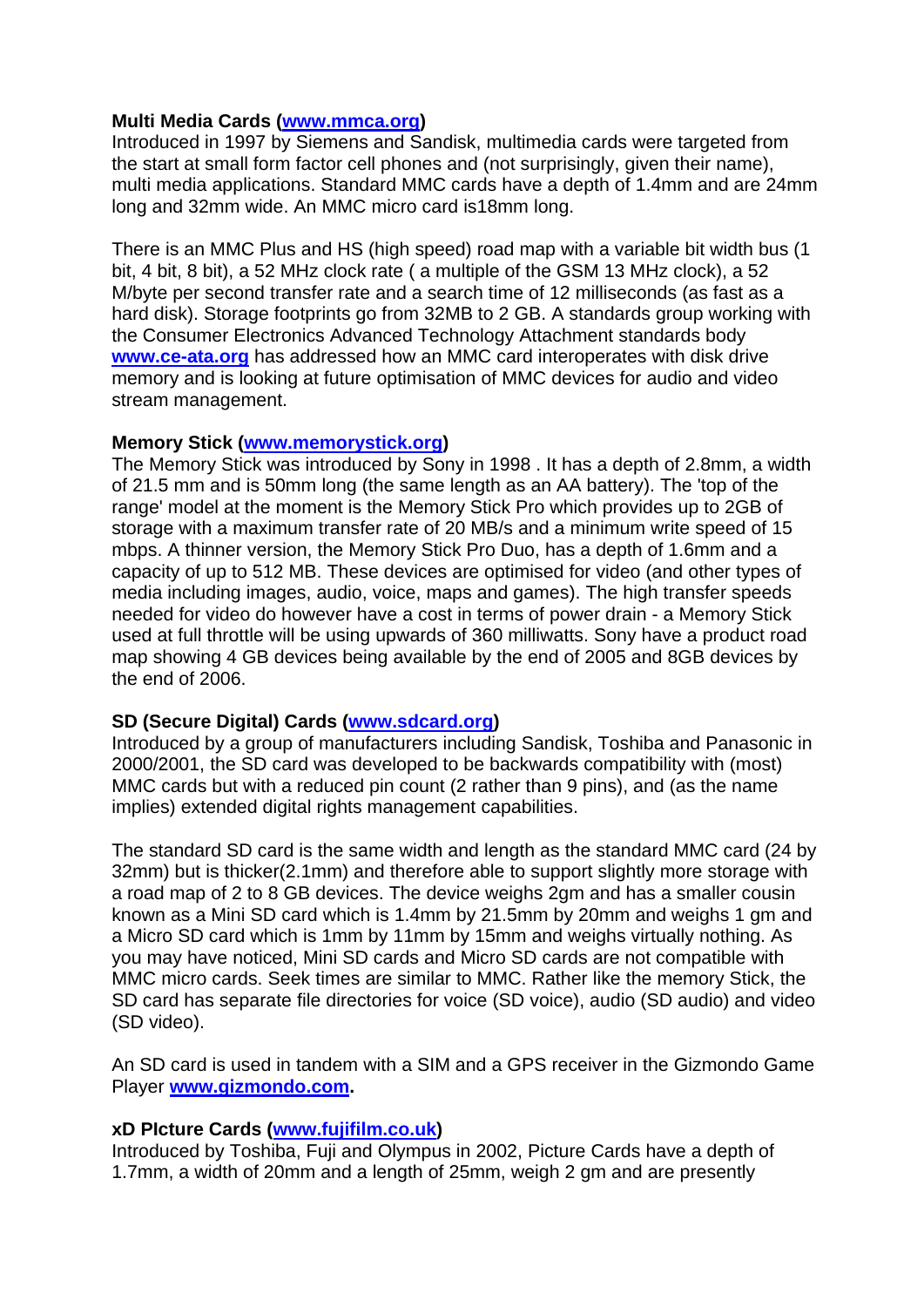available in capacities up to1 GB with a 2 to 8 GB product road map similar to the memory stick. A 1 GB card will store about 18 minutes worth of Quick Time movie at VGA resolution (640 by 480) at a frame rate of 15 fps including sound or 9 minutes at 30 fps. Given that we said that a camcorder user expects a minimum of half an hour of record time then this corroborates the thinking behind getting the memory footprint up to 8 GB within the next 18 months to two years and to optimise transfer rates and read speeds (and power consumption!).

### **USB Flash Drives/Portable hard drive [\(www.usbflashdrive.org](http://www.usbflashdrive.org/))**

Slightly different in that they are specifically designed for moving data files on to or from a hard disk, USB Flash drives plug straight into the USB port. This does mean that you have to have a 12mm by 4mm USB port in the host device but delivers flexibility in terms of plug in I/O functionality (hot swapping, USB hubs and all those other nice things that USB ports deliver). The objective is to have devices that are compatible with the USB2.0 standards (**[www.usb.org](http://www.usb.org/)**) for high speed USB which includes transfer rates of up to 480 mbps

The USB standard includes support for MPEG2, MPEG4, MJPEG and DV video - in other words all existing camcorder compression and streaming standards. There are of course some issues (apart from the mechanical size) of putting a USB connector into a small form factor hand held device, in particular the power drain implications of supporting these higher transfer rates.

The mechanical issues could potentially be overcome in the longer term by having a UWB (ultra wide band) wireless USB connector though the donor device would then need to be self supporting in terms of power.

There are also some vendor sponsored initiatives trying to encourage a standardized size and format for USB Flash through an association known as the Universal Transportable Memory Association (**[www.fishmemory.org\)](http://www.fishmemory.org/)** and similar standardisation initiatives aimed at digital camera and audio player devices by the USB Flash Drive Alliance. Typical products available today have up to 2GB of storage and sustained read speeds of 19 MB. Some devices have a built in MP3 player.

The table below shows comparisons of plug in memories by date of introduction, size and capacity. Note that in general, the thicker the device, the more capacity.

| <b>Memory</b>               |      | <b>Date Thickness</b>    | <b>Width</b>          | Length           | <b>Capacity</b>     |
|-----------------------------|------|--------------------------|-----------------------|------------------|---------------------|
| SIM card                    |      | 1990 .8mm                | 15 <sub>mm</sub>      | 26 <sub>mm</sub> | Up to 1GB           |
| <b>Compact Flash</b>        | 1994 | 3.3mm (Type 1PC<br>card) | $ 36.4$ mm $ 42.8$ mm |                  | Up to 12 GB         |
| <b>Smart Media</b>          |      | 1995.76mm                | 37 <sub>mm</sub>      | 45 <sub>mm</sub> | 8MB                 |
| <b>Multi Media</b><br>Cards |      | 1997 1.4mm               | 24 <sub>mm</sub>      | 32 <sub>mm</sub> | 2GB                 |
| <b>Memory Stick</b>         |      | 1998 2.8mm               | $21.5$ mm 50mm        |                  | 2GB(8GB by<br>2006) |
| <b>SD Cards</b>             |      | 2000 2.1mm               | 24 <sub>mm</sub>      | 32 <sub>mm</sub> | 2GB                 |
| xD Picture cards            |      | 2002 1.7mm               | 20 <sub>mm</sub>      | 25 <sub>mm</sub> | 2GB                 |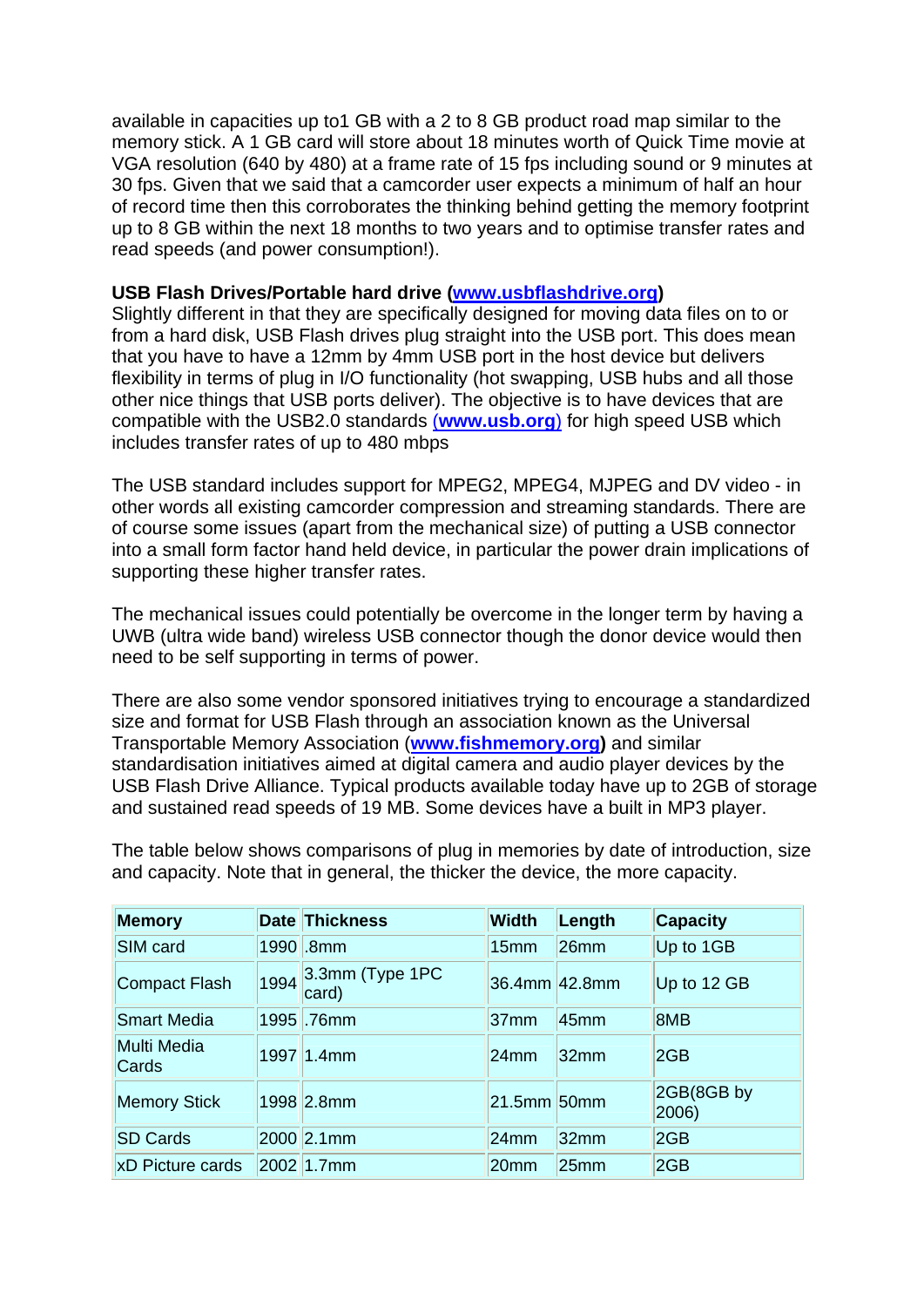| USB Flash Drives 2002 4mm (USB port size) | 12mm | 33mm | 2GB |
|-------------------------------------------|------|------|-----|
|-------------------------------------------|------|------|-----|

What this tells us is that adding imaging capability and, in particular adding camcorder functionality to cellular handsets has moved the market very quickly towards accepting 2GB as a typical plug in memory form factor and that this is likely to increase to 6 or 8 GB within the next 18 months or so.

The present problem is the disparity of form factors available which adds significantly to the complexity of selling and supporting these devices through traditional cellular phone distribution channels.

### **The Camcorder effect on network memory bandwidth**

Even with 8GB of plug in solid state memory it can be argued that imaging bandwidth in the handset is growing faster than memory bandwidth which suggests in turn that network based storage or web based storage (or web based storage provided via the network) may evolve as a significant revenue opportunity.

## **Summary**

Adding camcorder functionality to camera phones implies a rapid increase in both embedded and plug in memory.

Optical disks offer attractive price performance ratios but with an awkward form factor for handheld devices.They can be configured to provide sequential or random access.

Miniature hard disks also offer attractive cost and performance ratios (and can be configured for sequential or random access) but like optical hard disks, are inherently more fragile than solid state storage.

Solid state storage can be configured to provide either sequential or random access but is relatively expensive. The slimmer form factor devices are capacity constrained when compared with optical or hard disk storage. The wide choice of form factors also introduces 'hidden costs' into the sales and product support process.

The capacity constraints of solid state storage and the form factor issues of optical and hard disk devices suggest that memory in the device will lag behind the increase in imaging bandwidth. This will be particularly true for camera phones with camcorder capabilities.

This will create new opportunities for network based storage or web based storage or web based storage accessed via the network.

## Deja Vu

Our HOT Topic of [January 2000 '3G memory - Memory Bandwidth Added Value](http://www.rttonline.com/hottop_frame.htm)' identified the shift that would occur from a business added value model based on